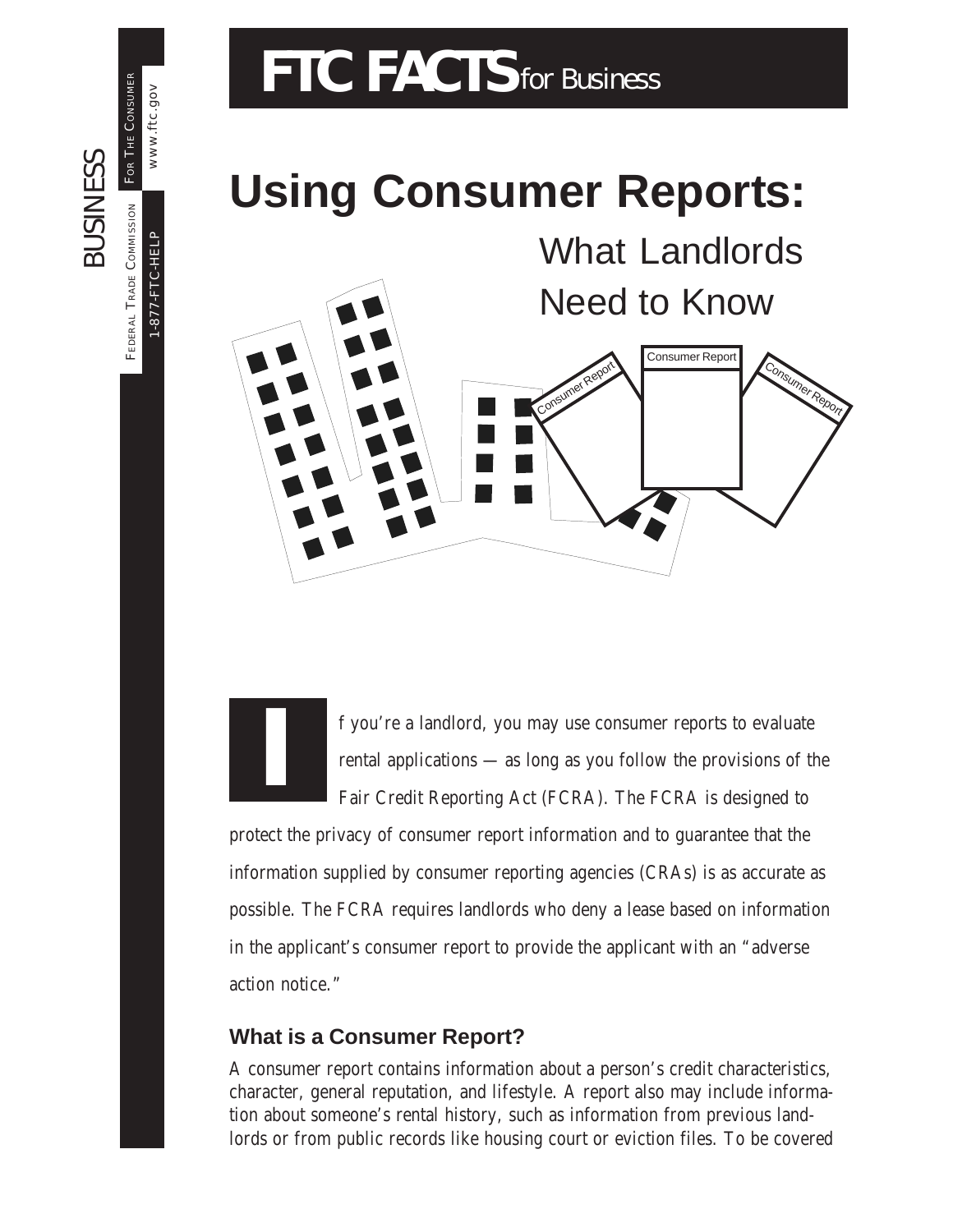## Facts for Business

by the FCRA, a report must be prepared by a CRA — a business that assembles such reports for other businesses. The most common type of CRA is the credit bureau.

Landlords often use consumer reports to help them evaluate rental applications. These reports include:

- A credit report from a credit bureau, such as Trans Union, Experian, and Equifax or an affiliate company;
- A report from a tenant-screening service that describes the applicant's rental history based on reports from previous landlords or housing court records;
- A report from a tenant-screening service that describes the applicant's rental history, and also includes a credit report the service got from a credit bureau;
- A report from a tenant-screening service that is limited to a credit report the service got from a credit bureau; and
- A report from a reference-checking service that contacts previous landlords or other parties listed on the rental application on behalf of the rental property owner.

Landlords often ask applicants to give personal, employment and previous landlord references on their rental applications. Whether verifying such references is covered by the FCRA depends on who does the verification. A reference verified by the landlord's employee is not covered by the Act; a reference verified by an agency hired by the landlord to do the verification is covered.

#### **What is an Adverse Action?**

An adverse action is any action by a landlord that is unfavorable to the interests of a rental

applicant. Common adverse actions by landlords include:

- Denying the application;
- Requiring a co-signer on the lease;
- Requiring a deposit that would not be required for another applicant;
- Requiring a larger deposit than might be required for another applicant; and
- Raising the rent to a higher amount than for another applicant.

### **The Adverse Action Notice**

When an adverse action is taken that is based *solely or partly* on information in a consumer report, the FCRA requires you to provide a notice of the adverse action to the consumer. The notice must include:

- the name, address and telephone number of the CRA that supplied the consumer report, including a toll-free telephone number for CRAs that maintain files nationwide;
- a statement that the CRA that supplied the report did not make the decision to take the adverse action and cannot give the specific reasons for it; and
- a notice of the individual's right to dispute the accuracy or completeness of any information the CRA furnished, and the consumer's right to a free report from the CRA upon request within 60 days.

Disclosure of this information is important because some consumer reports contain errors.

The adverse action notice is required even if information in the consumer report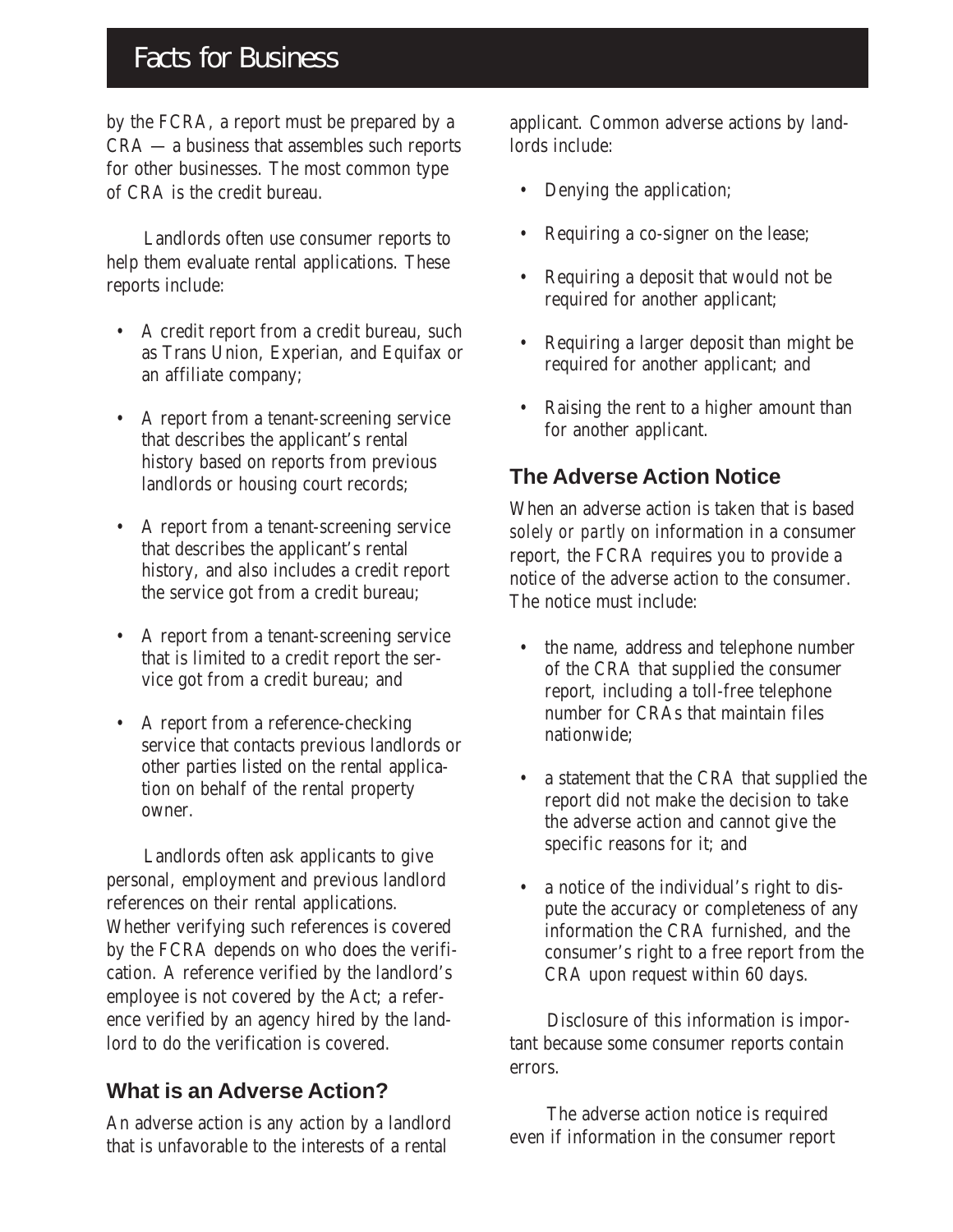was not the main reason for the denial, the increase in security deposit or rent or other adverse action. In fact, even if the information in the report plays only a small part in the overall decision, the applicant still must be notified.

The adverse action notice must name the CRA that provided the report to the landlord, even if the information came from another CRA. For example, a report from XYZ TenantScreen includes a credit report from ABC Credit Bureau. The credit report includes negative information that prompts the landlord to turn down the rental application. The adverse action notice should name XYZ TenantScreen as the CRA because XYZ TenantScreen actually provided the report to the landlord. The notice also can explain that XYZ TenantScreen got the credit information from ABC Credit Bureau, but that is not required under the FCRA.

While oral adverse action notices are allowed, written notices provide proof of FCRA compliance.

#### **Take the Case of...**

1. *A landlord who orders a consumer report from a CRA. Information contained in the report leads to further investigation of the applicant. The rental application is denied because of that investigation.*

Since information in the report prompted the adverse action in this case, an adverse action notice must be sent to the consumer.

2. *An applicant with an unfavorable credit history, like past-due credit accounts, who is denied an apartment. Although the credit history was considered in the decision, the applicant's poor reputation as a tenant in his current location played a more important role.*

The applicant is entitled to an adverse action notice because the credit report played a part, however minor, in the denial.

3. *A person with an unfavorable credit history, like a bankruptcy, but no other negative indicators, who applies for an apartment. Rather than deny the application, the landlord offers to rent the apartment, requiring a security deposit that is double the normal amount.*

The applicant is entitled to an adverse action notice because the credit report influenced the landlord's decision to require a higher security deposit from the applicant.

4. *A landlord who hires a reference-checking service to verify information included on a rental application. Because the service reports that the applicant does not work for the employer listed on the application, the rental application is denied.*

The applicant is entitled to an adverse action notice. The report is a consumer report from a CRA (the agency checking the references provided by the consumer on the application), and its report influenced the landlord's decision to deny the application.

5. *A landlord who makes it a practice to approve an application if the prospective tenant shows an adequate income or has a favorable credit report, is dealing with an applicant who has an inadequate income and a bad credit report.*

The applicant is entitled to an adverse action notice because the credit report influenced the denial, even though income was another factor.